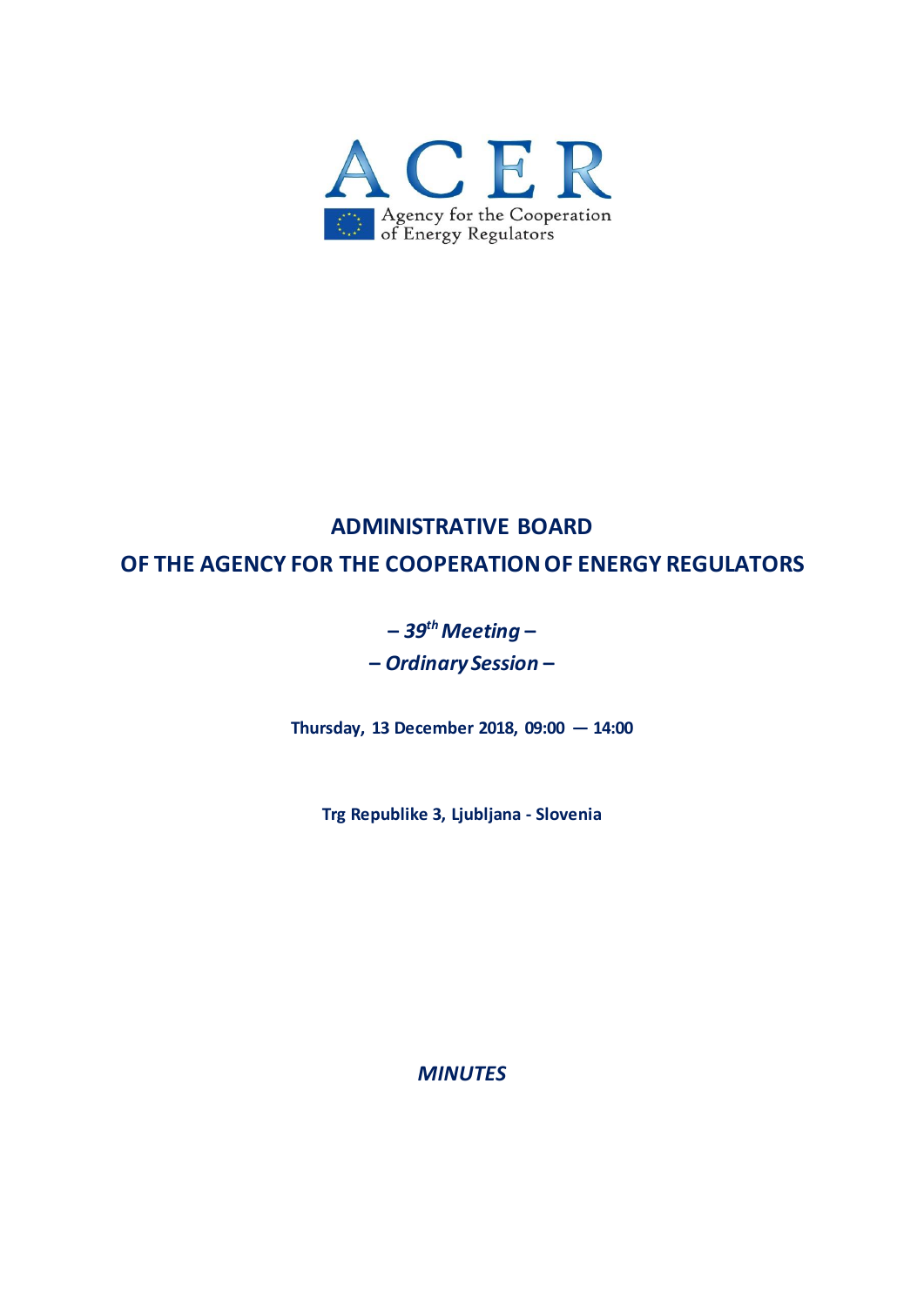

## **I. LIST OF ATTENDEES**

The following Members and Alternates of the Administrative Board were present atthe meeting:

| Dr Romana JORDAN,       | Chair     | Dr Jochen PENKER,         | Vice-Chair |
|-------------------------|-----------|---------------------------|------------|
| <b>Prof Uwe LEPRICH</b> | Alternate | Ms Britta THOMSEN,        | Alternate  |
| Ms Edit HERCZOG,        | Member    | Mr Edmund HOSKER          | Member     |
| Mr Michel THIOLLIERE,   | Member    | Mr Jurijs SPIRIDONOVS,    | Member     |
| Mr Ľubomír KUCHTA,      | Alternate | Mr Pal KOVACS             | Alternate  |
| (with voting rights)    |           |                           |            |
| Mr Diego VAZQUEZ,       | Alternate | Ms Agnieszka KAZMIERCZAK, | Member     |
| Mr Georgios SHAMMAS     | Alternate |                           |            |

Mr Alberto POTOTSCHNIG (*Director*), Mr Garret BLANEY (*Chair of the Board of Regulators*) and Mr Michael SCHUETZ, (*Policy Officer*, DG ENER), were present at the meeting, acting as observers and advisor respectively.

Ms Olga BORISSOVA (*Head of Administration*), acting as adviser, was present for the discussion of Items 1 to 11 of the Agenda.

Mr Dennis HESSELING (*Head of the Gas Department*), acting as adviser, and Mr Thomas QUERRIOUX, Staff Committee representatives, were present for the discussion of Items 6 of the Agenda.

Mr Christophe GENCE-CREUX (*Head of the Electricity Department*) and Mr Andrej BELOGLAVEC (*Strategy & Communication Team Leader*), acting as advisers, were present for the discussion of Items 11 of the Agenda.

The secretariat was provided by the Agency.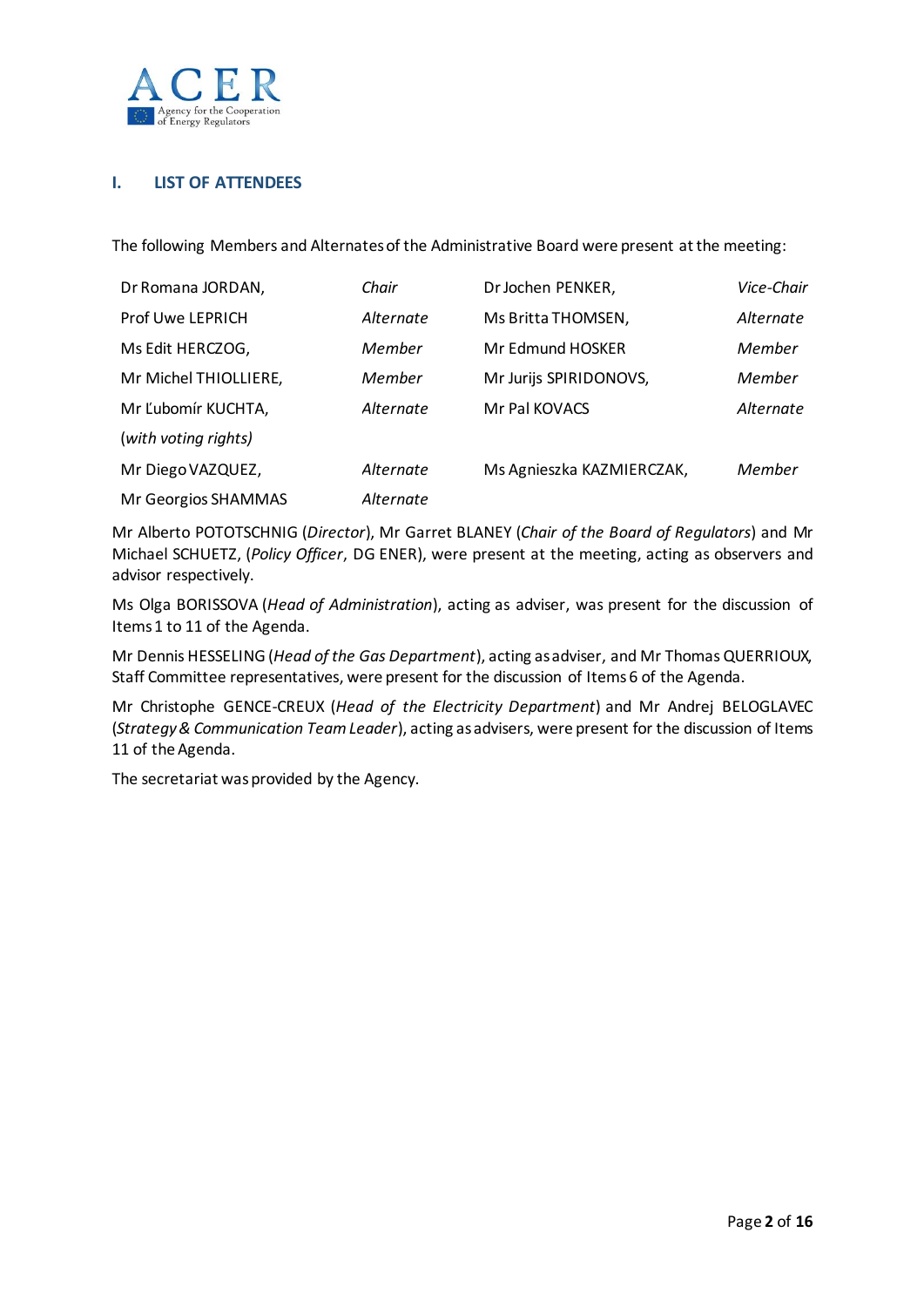

#### **II. SUMMARY OF CONCLUSIONS OF THE 36th MEETING OF THE ADMINISTRATIVE BOARD**

At the 39<sup>th</sup> meeting, the Administrative Board:

- (1) adopted the minutes of the 37<sup>th</sup> and 38<sup>th</sup> meetings of the Administrative Board;
- (2) invited the Agency to provide at the next meeting of the Administrative Board an assessment of the possible solutions to face the lack of financial resources in the attempt to establish a disaster recovery system for REMIT, taking into consideration the distinction between disaster recovery systems and disaster recovery arrangements;
- (3) adopted, by unanimity, Decision No 16/2018 on outside activities and assignments and on occupational activities after leaving the Service;
- (4) adopted, by unanimity, Decision No 17/2018 on the Internal Control Framework of the Agency for the Cooperation of Energy Regulators;
- (5) adopted, by unanimity, Decision No 18/2018 on the Budget and Establishment Plan for the Agency for the Cooperation of Energy Regulators for the financial year 2019;
- (6) took note of the delays in the adoption of the Union Budget and declared the urgency for the adoption of the Single Programming Document of the Agency for the Cooperation of Energy Regulators for the years 2019-2021 via written procedure in the course of the month of December 2018.
- (7) invited the Management to engage in a further dialogue with Staff Committee in order to define the priorities in addressing the results of the Staff Engagement Survey within the shortest delay possible. It further stressed the importance of ensuring communication, understanding and overall acceptance of the Action Plan, and invited to consider the opportunity to engage external advisors to ease the process;
- (8) welcomed and supported the approach taken by the Agency in drafting the Single Programming Document 2020-2022 and conveying the desired messages to the European institutions;
- (9) invited the Agency to provide an assessment of the long-term financial needs for REMIT IT operations alongside the technical requirements needed beyond the timeframe of the multi-annual planning;
- (10) expressed the intention to end the contract of employment of the Director *ad interim* and offered him the possibility to be heard at the next meeting of 30 January 2019 on the matter at hand;
- (11) discussed the procedure for the appointment of the Director and adopted the evaluation grid for the evolution of the candidates shortlisted by the European Commission;
- (12) invited the Board of Regulators to a joint session to exchange views and reach a common understanding on the selection procedure, before the notification of the shortlist of candidates from the European Commission.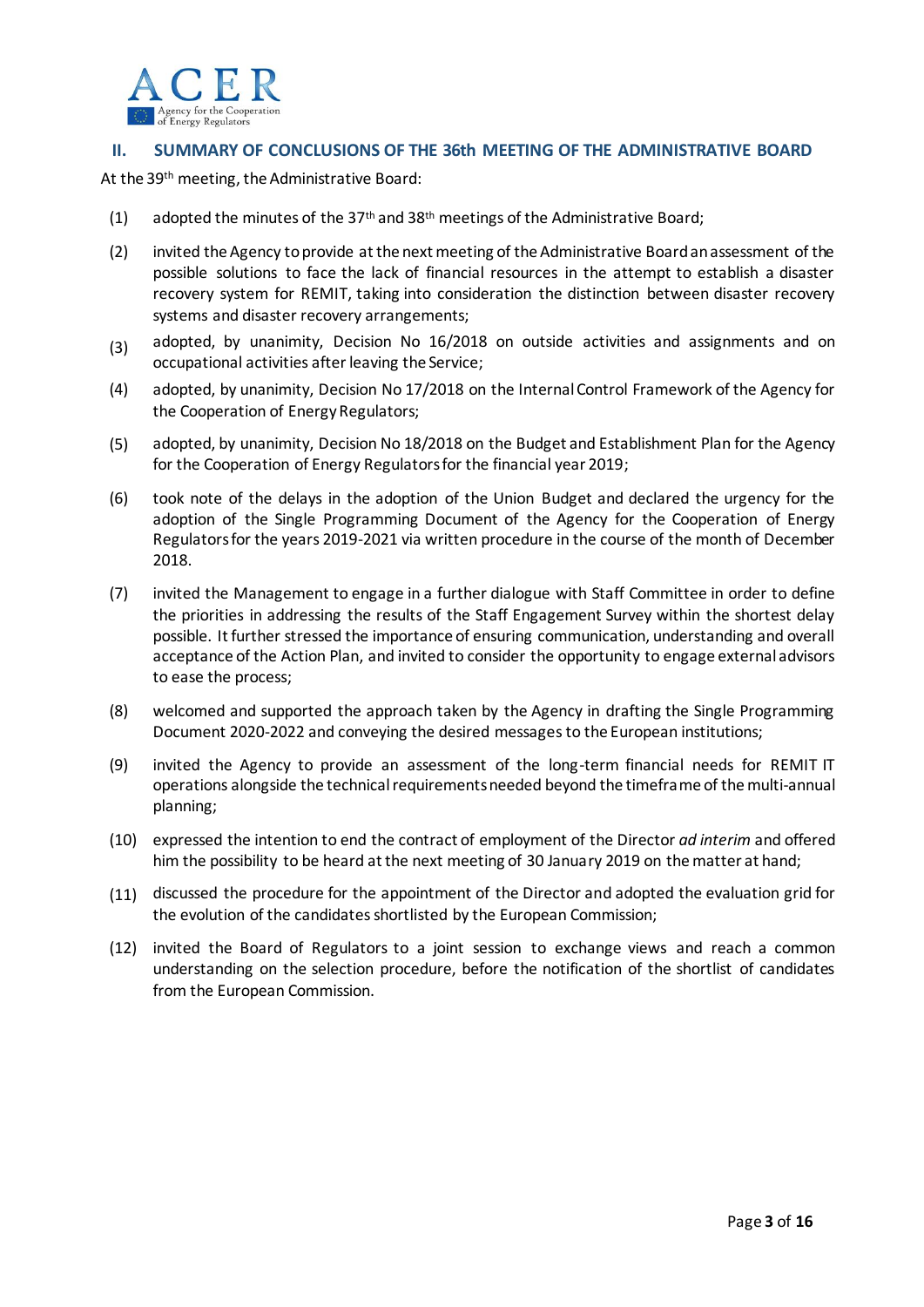

#### **III. MINUTES**

#### **SESSION I**

#### *SECTION I – OPENING*

The 39<sup>th</sup> meeting of the Administrative Board of the Agency for the Cooperation of Energy Regulators was convened in ordinary session on 13 December 2018. The meeting started at 9 hours.

The Chair invited the present Members and Alternates of the Administrative Board to declare any actual or potential interest that could be considered prejudicial to their independence with respect to the items on the agenda. Ms HERCZOG informed the Administrative Board that she would leave the meeting earlier before the discussion of Item 12 of the Agenda. Mr KOVACS instead informed the Administrative Board of the change of his duties. He provided the details of his new duties and clarified that such a change did still not have implications on his participation to the activities of the Administrative Board.

## **(1)** *Approval of the Agenda*

The Agenda of the 39<sup>th</sup> meeting of the Administrative Board was approved as follows:

| <b>Agenda Topics</b>       |                                                                                                                                            | <b>Documents</b> |                                    | Rapporteur                                               |
|----------------------------|--------------------------------------------------------------------------------------------------------------------------------------------|------------------|------------------------------------|----------------------------------------------------------|
| <b>Opening</b>             |                                                                                                                                            |                  |                                    | 9:00                                                     |
| (1)                        | Approval of the Agenda and Declaration of Interest                                                                                         | Doc. A           | for approval                       | The Chair                                                |
| (2)                        | Minutes of the 37 <sup>th</sup> Meeting of the Administrative Board<br>Minutes of the 38 <sup>th</sup> Meeting of the Administrative Board | Doc. A<br>Doc. B | for approval<br>for approval       | The Chair                                                |
| <b>Items for Reporting</b> | 9:20                                                                                                                                       |                  |                                    |                                                          |
| (3)                        | Report on decisions by delegation and by written procedure                                                                                 | Doc. A<br>Doc. B | for information<br>for information | The Chair                                                |
| (4)                        | Report on Agency's developments in the area of Administration                                                                              | Doc. A           | for information                    | Head of<br>Administration                                |
| (5)                        | Report on the activities of the Board of Regulators                                                                                        |                  | oral update                        | <b>BoR Chair</b>                                         |
| (6)                        | Report on the Action Plan following the Staff Engagement Survey<br>and its implementation                                                  | Doc. A<br>Doc. B | for information<br>for information | Head of Gas<br>Department<br><b>SC</b><br>Representative |
| <b>Items for Adoption</b>  |                                                                                                                                            |                  | 11:00                              |                                                          |
| (7)                        | Decision on the Adoption of General Implementing Provision on<br>outside activities                                                        | Doc. A<br>Doc. B | for adoption<br>for information    | Head of<br>Administration                                |
| (8)                        | Decision on the Internal Control Framework repealing Decision AB<br>No 10/2012                                                             | Doc. A<br>Doc. B | for adoption<br>for adoption       | Head of<br>Administration                                |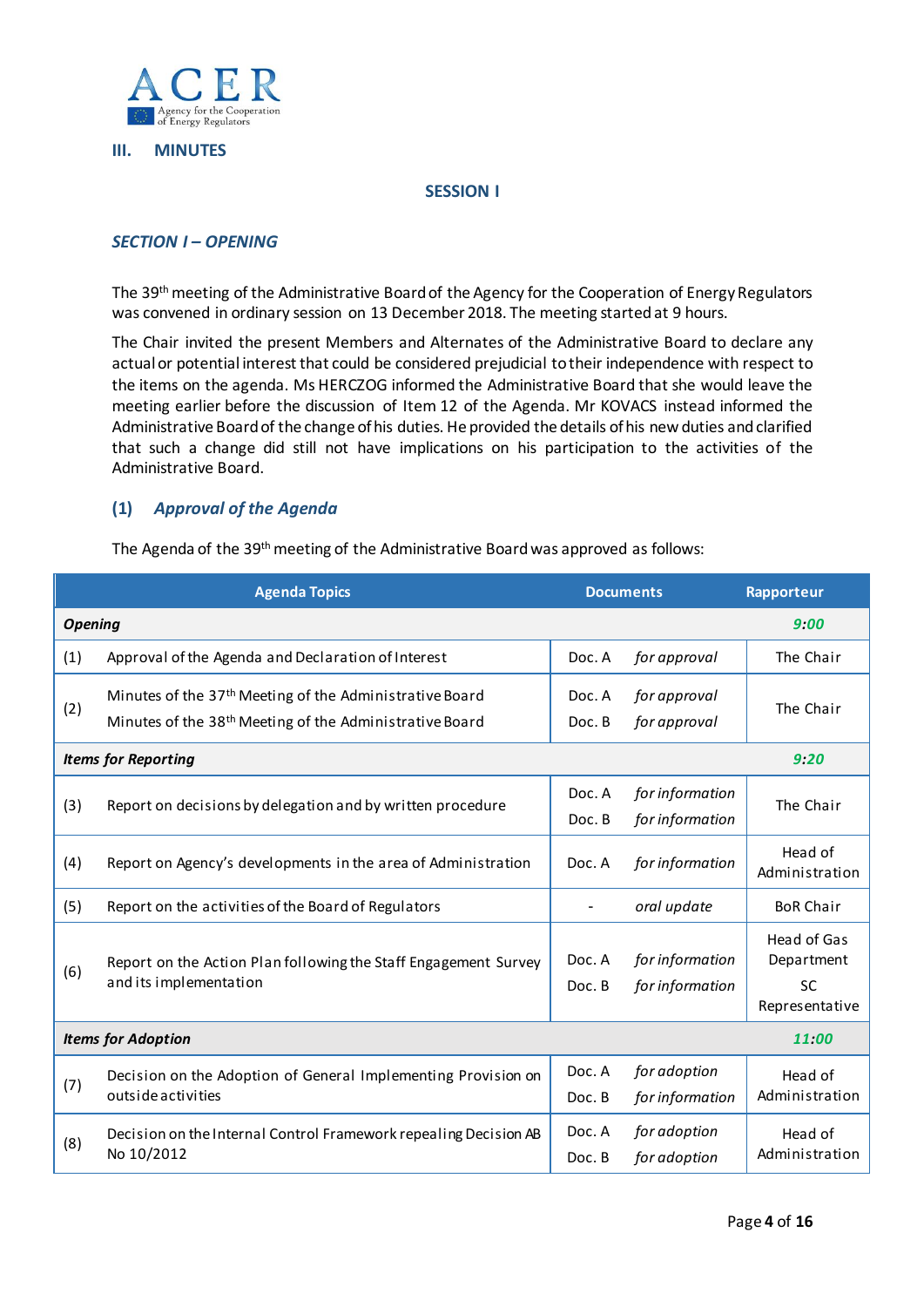

|                             |                                                                                                                                                          | Doc. C | for adoption    |                           |
|-----------------------------|----------------------------------------------------------------------------------------------------------------------------------------------------------|--------|-----------------|---------------------------|
|                             |                                                                                                                                                          | Doc. D | for adoption    |                           |
| (9)                         | Decision on the adoption of Budget 2019 and establishment plan                                                                                           | Doc. A | for adoption    | Head of<br>Administration |
| (10)                        | Decision on the adoption of Programming Document 2019-2021                                                                                               | Doc. A | for adoption    | Head of<br>Administration |
| <b>Items for Discussion</b> |                                                                                                                                                          |        |                 | 11.30                     |
| (11)                        | Draft Programming Document 2020-2022                                                                                                                     | Doc. A | for information | Heads of<br>Departments   |
|                             |                                                                                                                                                          | Doc. A | for discussion  |                           |
| (12)                        | Procedure for the selection of the Director of the Agency                                                                                                | Doc. B | for adoption    | The Chair                 |
|                             |                                                                                                                                                          | Doc. C | for information |                           |
| <b>AOB</b>                  |                                                                                                                                                          |        |                 | 13:35                     |
| (13)                        | Implementation of the Conflict of Interest Policy for the year 2019<br>and report on the mid-term review of the Board of Regulators for<br>the year 2018 |        | oral update     | The Chair                 |
| <b>End of Meeting</b>       |                                                                                                                                                          |        |                 |                           |

# **(2)** *Approval of the Minutes of the 37 th and 38 th meeting of the Administrative Board*

The Chair went through the conclusions of the 37<sup>th</sup> and 38<sup>th</sup> meetings of the Administrative Board, confirming the achievement of the outstanding actions with the exception of the submission to the Administrative Board of two reports to be reported to the next meeting.

The Chair therefore invited the Agency to i) provide an assessment of the possible solutions to face the lack of financial resources for the reestablishment of a disaster recovery arrangementsfor REMIT at the next meeting of the Administrative Board, taking also into account the distinction between disaster recovery site and disaster recovery arrangements; and ii) report on the results of the consultations with the Board of Regulators with regard the support of NRAs in translating the Agency's act in the official languages of the Union.

The Chair further reported that, by the closing date for comments of 12 December 2018, the Agency received textual comments on the minutes related to the 38<sup>th</sup> meeting only. The comments were addressed in the final version of the minutes submitted to the Administrative Board for approval.

Conclusion: The minutes of the 37<sup>th</sup> and 38<sup>th</sup> meeting of the Administrative Board were approved by unanimity.

## *SECTION II - REPORTING*

#### **(3)** *Report on the decisions adopted by delegation and by written procedure*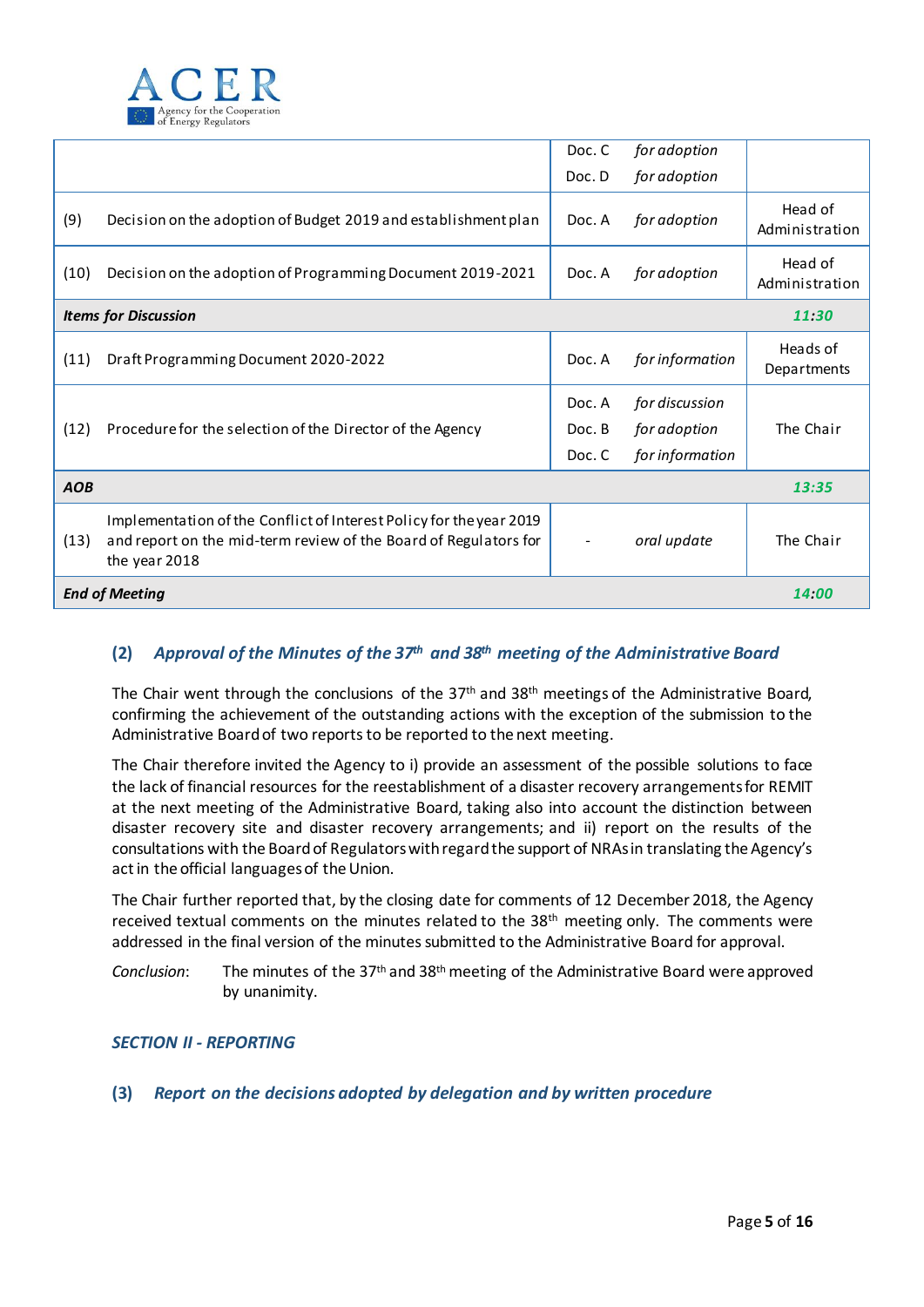

The Chair reported about the adoption of two decisions after the 38<sup>th</sup> Meeting of the Administrative Board. Decision No 14/2018 was adopted via delegation pursuant to Decision No 05bis/2010 of the Administrative Board of the Agency for the Cooperation of Energy Regulators of 21 September 2010 on the Delegation to the Chair of the powers to appoint new members of the Board of Regulators. Decision No 15/2018 was adopted instead via written procedure pursuant to Decision No 03/2010 of the Administrative Board of the Agency for the Cooperation of Energy Regulators of 6 May 2010 on the Rules of Procedures of the Administrative Board, and, in particular, Article 9(2) thereof.

Decision No 14/2018 of 12 September 2018 concerned the appointment of: (i) Mr Carsten SMIDT as Member of the Board of Regulators in representation of *Forsyningstilsynet* – the Danish Utility Regulator; and (ii) Mr Andrew BURGESS and Dr Cathryn SCOTT respectively as Member and Alternate Member of the Board of Regulators in representation of Office of Gas and Electricity Markets of the United Kingdom.

Decision No15/2018 of 19 October 2018 instead adopted the Transfer of Appropriations in the Budget of the Agency for the Cooperation of Energy Regulators for the Financial Year 2018.

*Conclusion:* (1) The Administrative Board took note of the adoption of Decision No 14/2018 and Decision No 15/2018.

# **(4)** *Report on Agency's developments, budget implementation, and Audit Results – Administration Area*

## **4.1** *Progress Report on Human Resources*

As regardsthe Agency's human resources, the Head of Administration presented the latest statistics identifying the number of staff members subdivided by contract type and amounting to a total of 119 FTEs. The Head of Administration highlighted that roughly a quarter of the FTEsis composed by interim agency workers and traineesin an attempt to address, at least partially, the severe shortage of human resources that the Agency is suffering from.

The Head of Administration further reported on the current vacancies at the Agency, with three open vacancies for temporary agents, and the reclassification exercise for temporary and contract staff for the year 2018. In addition, the Head of Administration briefed the Administrative Board on the recently adopted general implementing provisions of the Staff Regulations and on the decisions to be adopted in the next meetings.

Finally, the Head of Administration reported on the encouraging developments of the European School and the positive results of a recent open week with the participation of families, also coming from the Agency.

## **4.2** *Rental of additional office space*

The Head of Administration reported that, following the endorsement by the Administrative Board, at its 36<sup>th</sup> meeting, of the rental of additional office space, the Agency rented an additional floor in the building that hosts its premises. The Head of Administration reported that the conclusion of the rental agreement resulted in a very limited increase of fees moving from a yearly rent in 2018 for 3,234.18 m2 =  $€$  651,623 to a new yearly rent for 2019 for 3,926.98 m2 =  $€$  656,315.

## *4.3 Budget and Procurement Implementation*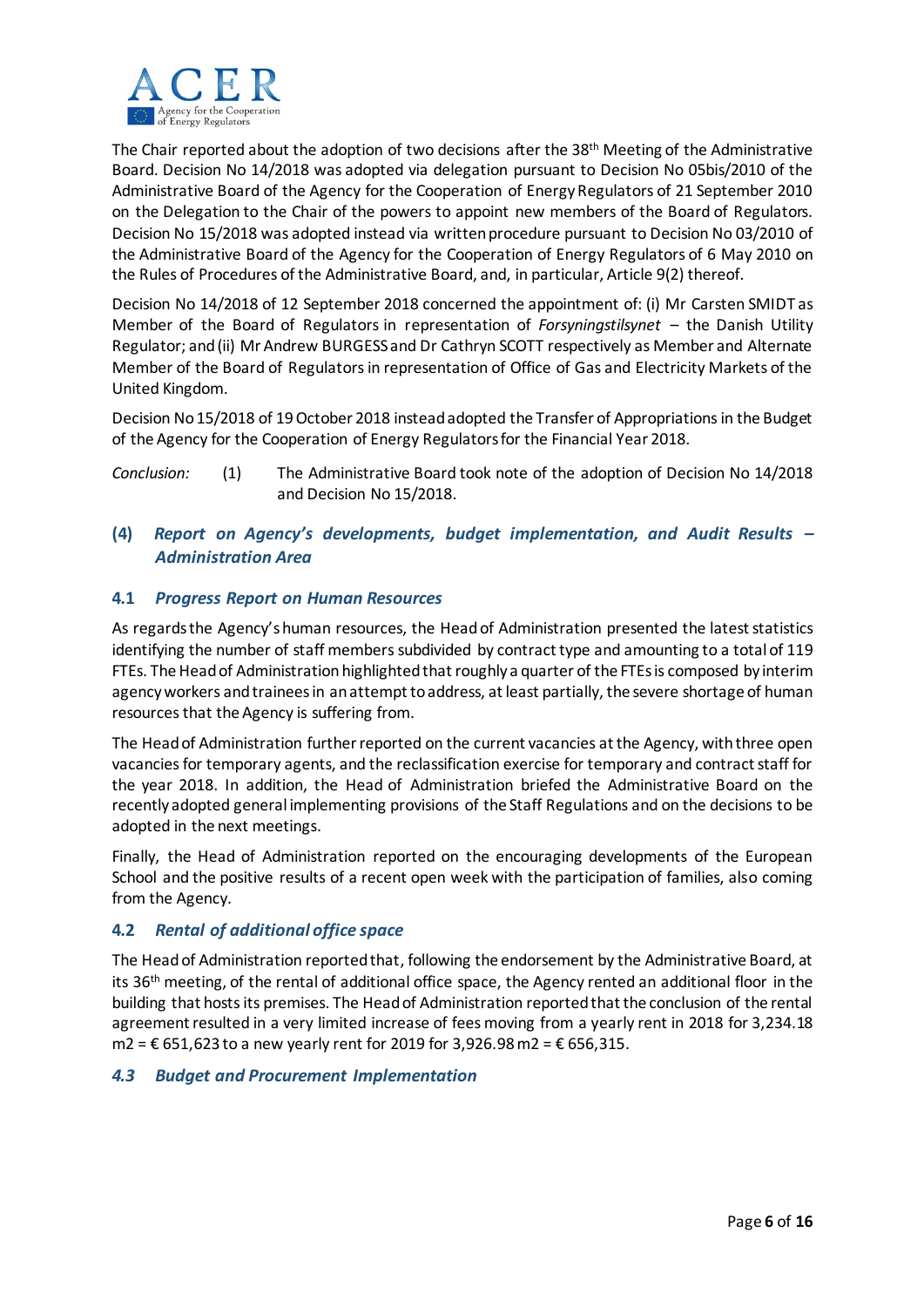

As regards the Budget Implementation for the year 2018, the Head of Administration reported that, by 13 December, commitments of C1 appropriations reached 97.49% (target 95%) while payments 78.50% (target 75%). As regards the C8 appropriations, payments reached 96.10% (target 95%). The Head of Administration therefore highlighted that the Agency has successfully overcome the set targets.

The Head of Administration also provided details on the Budget implementation for REMIT with particular regard to C1 appropriations under Title II and Title III, with a total appropriations of EUR 2,081,639, and committments at 91.82% and payments at 20.00%.

Finally, the Head of Administration provided an overview of the procurement procedures for the year 2018. She highlighted that the Agency finalised 57 procurement procedures. 50 procedures resulted in budget being committed in the total value: € 2,622,418 while 7 procedures resulted in concluding framework contracts with the total value: € 6,246,000.

# **4.4** *Court of Auditors' preliminary observations on the account for the year 2017*

The Head of Administration further reported on the implementation of the preliminary observations of the Court of Auditors, as conveyed at the 36th meeting of the Administrative Board.

The Head of Administration recalled that the accounting services of the Agency have been outsourced to the European Commission as of October 2017 and the validation of the accounting systems is now performed by the European Commission and the final report will be delivered before the end of the year.

The Agency has also performed an assessment of the impact of Brexit on its operations. The assessment will be presented to the Administrative Board at its next meeting. In a nutshell, Brexit will mainly impact upon the governance of the Agency and REMIT operations, unless transitional arrangements are defined. In particular, the participation of experts from the United Kingdom at all level of the Agency's governance structure including the Board of Regulators, working groups, and task forces will be impacted by the Brexit. In addition, at operational level, market participants allowed to trade in wholesale energy products that are currently registered with OFGEM or the Utility Regulator of Norther Ireland will need to re-register with another NRA to maintain operations. The Agency is now in the process of issuing an open letter to market participants advising to re-register beforehand. Re-registration will be active as of the day of entry into effect of Brexit.

The Agency is also in the process of deploying e-procurement, with e-submissions being already available.

As with regard to the lack of publications of vacancies notices on the EPSO website and as reported at the 36th meeting of the Administrative Board, the Head of Administration recalled that publications on the EPSO website entails the translation in all the official languages of the Union. The translation entails a significant impact on the financial resources of the Agency. The Agency has therefore adopted a pragmatic approach publishing on the EPSO website those vacancy notices related to horizontal positions, which are likely to attract interest more widely. To the contrary, vacancy notices related to operational specialised positions which are likely to attract experts in the field that are aware of the role of the Agency, are published on the website of the Agency in the English language.

Finally, and most importantly, the Head of Administration reported that with regard to the concern raised by the Court of Auditors that the Agency is not equipped with a second recovery site for REMIT, eventually undermining business continuity, the Agency is aware of the risks related to REMIT business continuity. However, the discontinuation of the disaster recovery site results from the lack of financial resources and the reestablishment of the recovery site is a priority for the Agency as soon as the necessary financial resources become availability. A presentation highlighting possible solutions to face the current situation will be delivered at the next meeting of the Administrative Board.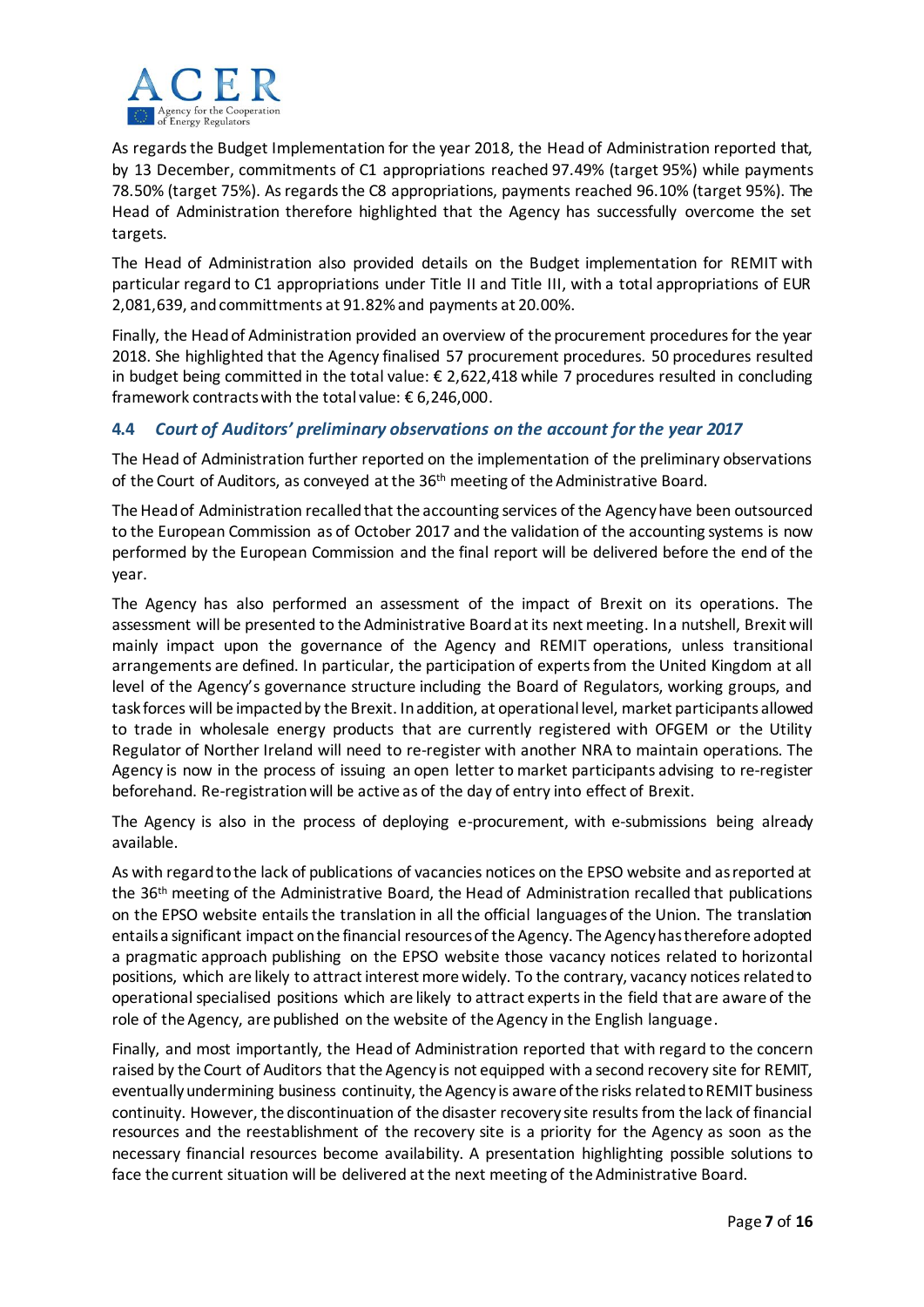

The Head of Administration also reported that, with regard to the pending recommendation of the Audit 2014 and the two recommendations of the last Audit 2016. As regards the first, concerning the establishment of a European School, given the above reported progresses made on this item it will be likely closed in the course of the year 2019.

As regards the two pending recommendations of the last Audit 2016, the Head of Administration reported in detail on the actions undertaken in the field of procurement and recalled that with regard to the amount of carry-over, thisis justified in light of the multiannual nature of REMIT and its current level. On this last item, the Administrative Board supported the view that carry-over of allocations is justifiable as long as it remains within a healthy threshold based on the assumption that the multiannual nature of operational activities entails that activities cannot end within the same financial year in which commitments are raised.

# **4.5** *Report on Internal Audit Service's audit on the Human Resources Function and IT Security*

The Head of Administration reported on the achievements of the Agency in the implementation of the action plan to address the recommendations received by the Agency as a result of the IAS audit of the Human Resources function of the Agency in the year 2017.

The Head of Administration turned to the IAS Audit Follow-up 2018 on Information Security at the Agency and in the "REMIT" domain. She reported that the Agency received the Draft Report and no important or very important recommendations were identified. She highlighted that improvements have been required in the roadmap for implementing the recently adopted overall information security policy with regard to roles and responsibilities, software development and change management processes. The Head of Administration concluded by identifying the following steps in the procedure with the Agency having time to provide comments by January the 10<sup>th</sup> and the Final Report to be expected by the end of January 2019.

## **4.6** *Document Management Policy*

The Head of Administration further reported on the developments concerning the ongoing migration to ARES (the document management tool of the European Commission). She reported that the Agency and the European Commission agreed on a kick-off meeting to take place in the first months of the year 2019. The Agency will be signing a Memorandum of Understanding with the European Commission for the provision of the service, to be received against payment of pre-agreed fees. For that purposes, appropriate financial resources have been identified. The Head of Administration also highlighted that, in order to ensure a smooth migration, the Agency has prepared the nomination for the role of a Document Management Officer of the Agency and submitted the first draft of the Filing Plan and Retention Schedule for consultation with the European Commission.

## **4.6** *Developments in the field of Data Protection*

The Head of Administration recalled that Regulation (EU) No 2018/1725 on data protection applicable to EU institutions and agencies was published in the Official Journal on 21 November 2018 and entered into force on 11 December. The Agency, while is planning to have appropriate information sessions for staff, has addressed already the main changes brought about by the recast Regulation. In particular, in order to ensure that appropriate information are provided to those whose personal data is processed ('data subjects') in a concise, transparent, intelligible and easily accessible form, using clear and plain language, 11 privacy statements were developed to cover all processing activities of the Agency. The privacy statements were adopted via Director Decision of 12 December and published on the relevant portals of the Agency (ACER website, AEGIS portal and REMIT portal, as appropriate).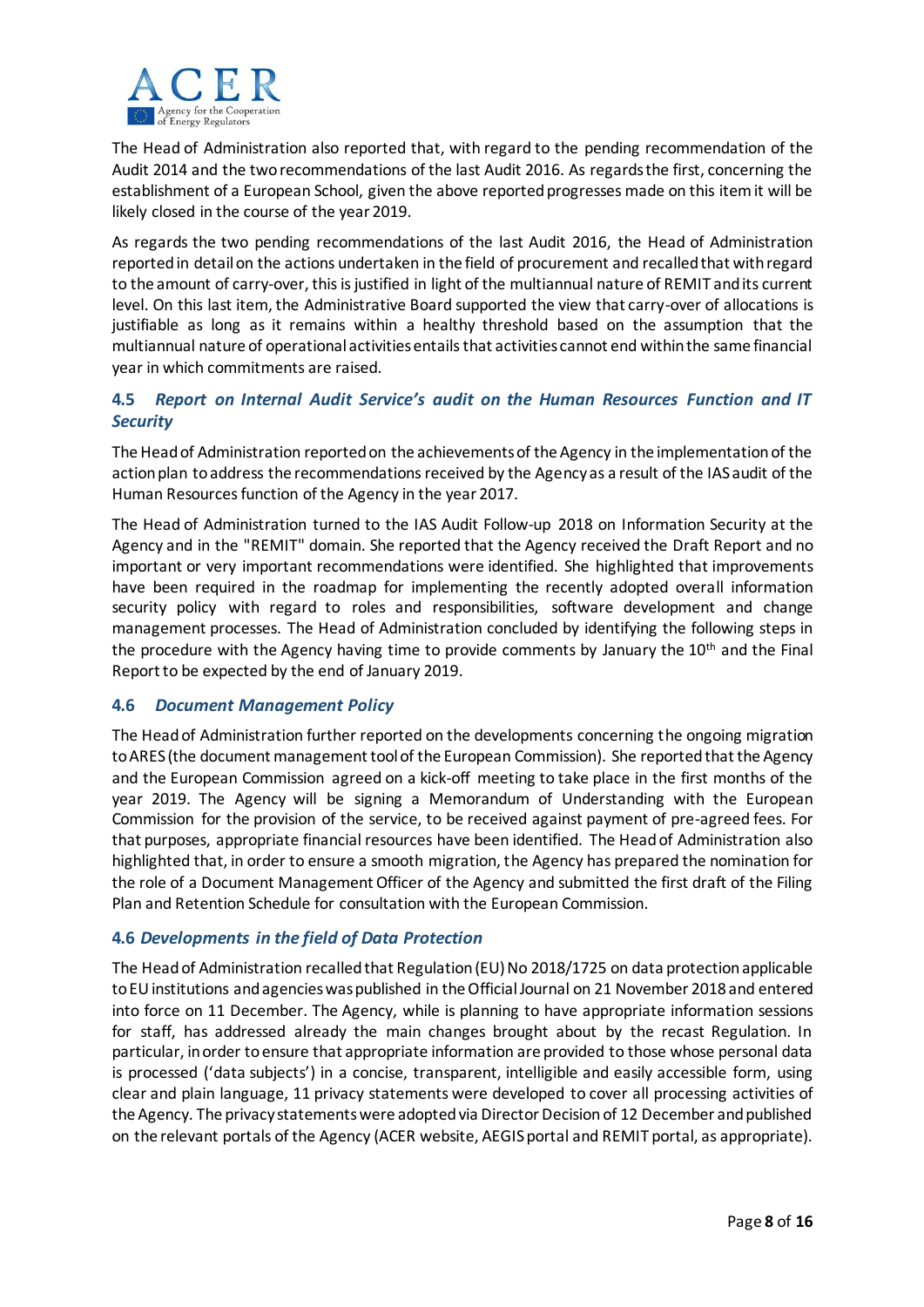

*Conclusion:* The Administrative Board took note of the report in the administration area and expressed appreciation for the reached levels of the budget implementation.

# **(5)** *Progress Report from the Board of Regulators*

The BoR Chair reported on the contribution of NRAsto the activities performed by the Agency. He first recalled about his early resignation from the role of Commissioner at CRU (the European Commission for Regulation of Utilities of Ireland) precluding him from maintaining the charge of Chair of the BoR. He therefore informed the Administrative Board about the steps for the appointment of the future Chair of the BoR.

The BoR Chair referred about the strategic discussions taking place at BoR level on the future of energy regulation. In particular, the BoR Chair focused in particular on decarbonisation, digitalisation, and gas and electricity markets coupling.

In this broad context, the BoR Chair invited the Administrative Board to plan the fulfilment of the mandate entrusted with the Agency by the REMIT Regulation on a long term-basis, considering also that the interface with NRAs is not necessarily always easy. In particular, the BoR Chair called for a systematic assessment of alternative solutions to face the increasingly expanding amount of data collected by the Agency being not accompanied by a proportionate and sufficient increase in human resources, the BoR Chair, such as automation. In this respect, it will be essential, in the view of the BoR Chair, to build support from the European Institutions and the Member States. This long-term strategical perspective shall be bridged with the short-to medium term need of the Agency, ensuring that the current IT infrastructure is adequately financed.

In this respect, the Administrative Board concluded that this long-term strategic view should be focused in subsidiarity terms, identifying cost-saving deriving from a Union approach to REMIT, compared to the costs for Member States acting separately.

- *Conclusion:* (1) The Administrative Board thanked Mr BLANEY for his great contribution to the activities of the Agency and for having ensured a great level of cooperation between the Administrative Board and the BoR.
	- (2) The Administrative Board invited the Agency to identify the relevant topics to enable discussion in the course of the year 2019 on a strategic vision for the future of the Agency within the Board. The results of the discussion would be further tabled with the newly appointed Director and will be mirrored in concrete actions to be undertaken at level of the Agency and of the Administrative Board.

# **(6)** *Report on the results of the Staff Engagement Survey and the Action Plan established to address the concerns raised.*

The Chair gave the floor to Mr HESSELING, Head of the Gas Department, to report on the action plan put in place by the management team of the Agency to address the concerns highlighted by the staff engagement survey. In particular, Mr HESSELING identified the macro-areas which the action plan intends to intervene upon and provided an explanations of the principal actions to be implemented for each sphere.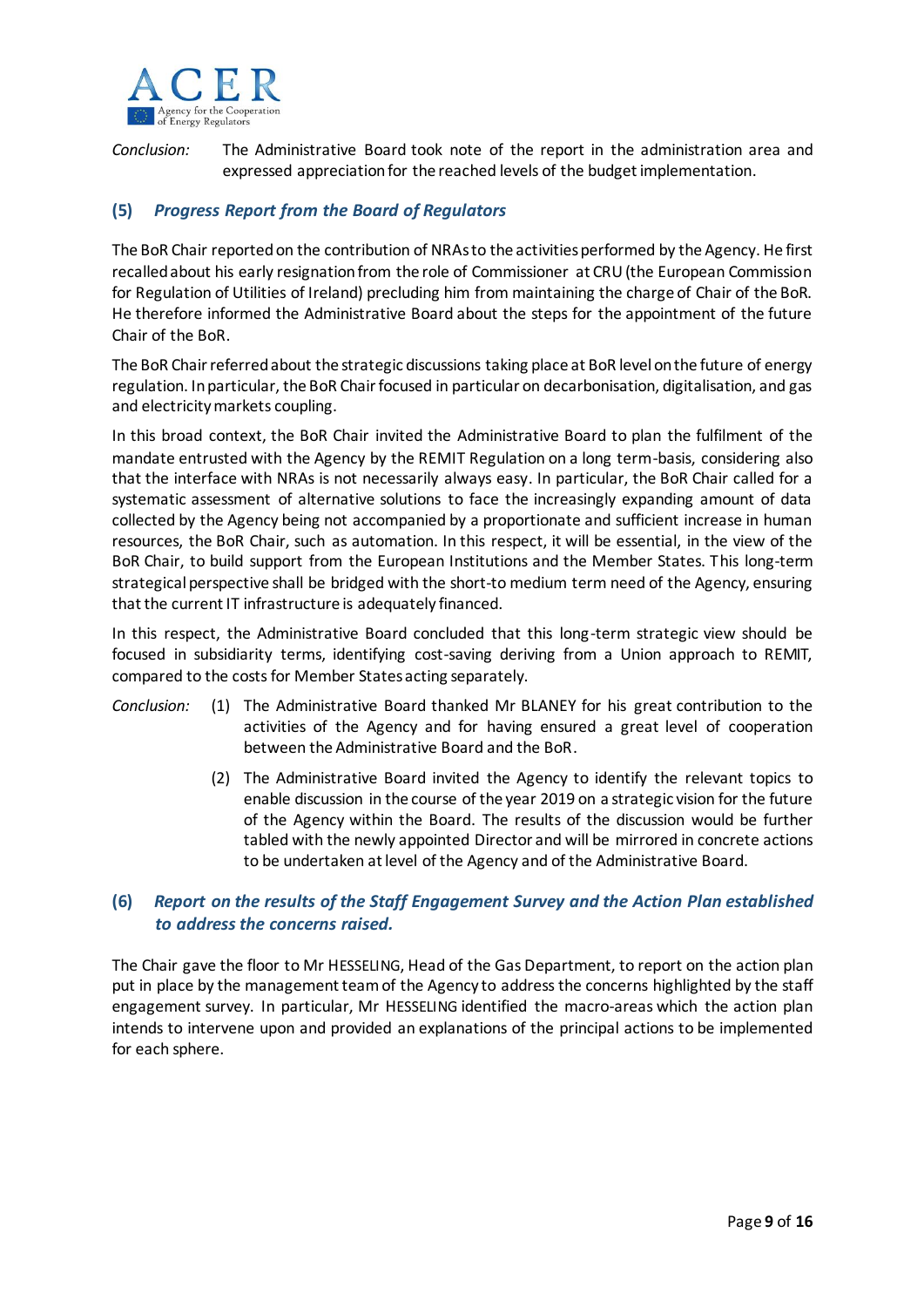

Mr QUERRIAUX, representative of Staff Committee, was invited to report on the views of the Staff with regard to the action plan designed by the management team. Staff Committee expressed concerns for the absence of a comprehensive assessment of the results of the staff engagement survey which would have highlighted the need to intervene in a number of relevant domains not currently covered by the action plan. Staff Committee advocated for the employment of an external expert which could mediate between the Staff and the management and advice in identifying priorities and address the concerns raised.

- *Conclusion:* (1) The Administrative Board took note of the reports on the results of the Staff Engagement Survey and the Action Plan established to address the concerns raised. The AB invited the Management to engage in further dialogues with Staff Committee in order to define the priorities in addressing the results of the Staff Engagement Survey within the shortest delay possible. It further stressed the importance of ensuring communication and overall acceptance of the roadmap, and invited to consider the opportunity to engage external advisors to that hand.
	- (2) The Administrative Board invited the Director to report on implementation of the Action Plan at the meeting of December 2019.

#### *SECTION III – ITEMS FOR ADOPTION*

# **(7)** *Staff Regulations Implementing Provisions – Application by Analogy – Outside activities*

The Head of Administration reported that on 6 July 2018 the Agency was notified of the adoption of Commission Decision C(2018) 4048 of 29 June 2018 on outside activities and assignments and on occupational activities after leaving the Service.

The Head of Administration recalled that pursuant to Article 110(2) of the Staff Regulations, unless a request for derogation is submitted, general implementing provisions shall apply by analogy to the Agency either nine months after the date of the notification or at an earlier date, subject to a decision of the Administrative Board.

The Head of Administration clarified that, in comparison to Commission Decision C(2013) 9037, currently applied by analogy at the Agency, the new Implementing Provisions update the regulatory framework applicable to i) the engagement of staff members in outside activities in order to maintain their professional skills and/or upgrade their qualifications, as required by the interests of the service; and ii) the post-employment activities of staff members, after leaving the service.

In particular, she highlighted that the changes brought about by the new Implementing Provisions entail: 1) More clarity on the definition of the concept of 'occupational activity' in the meaning of Article 16 of the Staff Regulations and examples of unpaid activities; 2) More flexibility on the assessment of individual cases for activities which do not interfere in the performance of staff members' duties and especially those which generate modest incomes; 3) The obligation to make public, every year, the list of outside activities of senior management (Director); 4) The yearly maximum remuneration a staff member may earn when engaging in an outside activity was revised to EUR 10,000.00, since the previous ceiling of EUR 4,500.00 dated 2004.

The Head of Administration also highlighted that the Staff Committee, consulted on 18 October 2018, did not provide comments by the closing date for consultation (17 November 2018).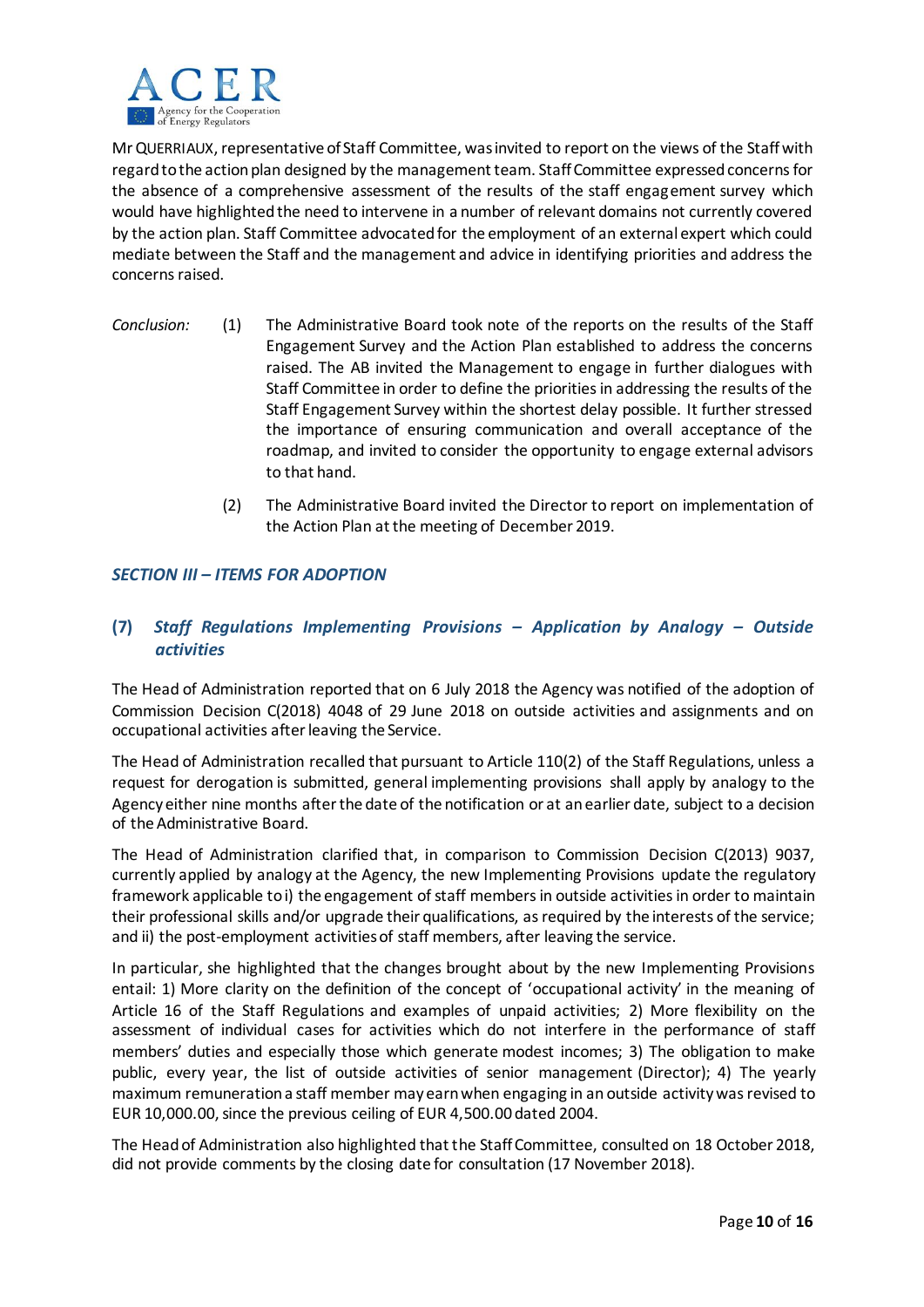

*Conclusion*: The Administrative Board, on the basis of the assessment provided by the Head of Administration, adopted by unanimity Decision No 16/2018 on outside activities and assignments and on occupational activities after leaving the Service.

# **(8)** *Decision on the Internal Control Framework of the Agency for the Cooperation of Energy Regulators*

The Head of Administration recalled that the Agency has been applying the Internal Control Standards as defined by the European Commission, consisting of 16 Internal Control Standards. Those Standards define the control environment of the Agency to support sound the decision-making process by taking into account risks in the achievement of objectives and, where necessary, reducing them to acceptable levels.

The Head of Administration reported that, on 19 April 2017, with Communication C(2017) 2373 final, Commissioner Oettinger, communicated the Revision of the Internal Control Framework of the European Commission to ensure the implementation of the highest international standards as set by the framework of the Committee of Sponsoring Organizations of the Treadway Commission. The main change brought by the new framework is the replacement of internal control standards with the internal control principles. Contrary to the current indicators, principles allow for more flexibility at the time of assessing the internal control measures to be implemented on the basis of the needs and scale of operations of each service.

The Head of Administration therefore proposed to align the Agency's internal control system to the international and European standards and to develop the most optimal internal control environment, and therefore deploy the European Commission Internal Control Framework in so far as suitable to the Agency's environment. In this respect, the Head of Administration reported that, following a GAP analysis and a consultation with the services of the European Commission, the Agency identified the internal control principles best suiting its business environment.

The framework proposed for implementation at the Agency would consist of 17 principles that define the 5 components of the Agency's internal control system, namely, i) Control Environment, ii) Risk Assessment, iii) Control Activities, iii) Information and Communication, iv) Monitoring, and v) Activities

The implementation of the principles would be monitored via indicators helping to assess the level of compliance and effectiveness of the internal control measures. The results of the annual assessment would be presented to the Administrative Board and would be included in the Annual Activity Report, as per the internal control methodology.

The Head of Administration highlighted that the main advantages of the new internal control framework are: i) the flexibility of the Agency to adapt its internal control measures to its business environment and ii) the ability to assess realistically weaknesses and to propose improvements in a timely manner due to the SMART indicators and the new methodology.

*Conclusion*: The Administrative Board, on the basis of the assessment provided by the Head of Administration, adopted by unanimity Decision No 17/2018 on the Internal Control Framework of the Agency for the Cooperation of Energy Regulators.

# **(9)** *Decision on the budget and establishment plan of the Agency for the Cooperation of Energy Regulators for the financial year 2019*

The Head of Administration reported that, following the approval of the Budget of the Union for the year 2019, the Agency for the Cooperation of Energy Regulators has been assigned with Union contributions for a total of EUR 16 147 153. In particular, an amount of EUR 293 657, coming from the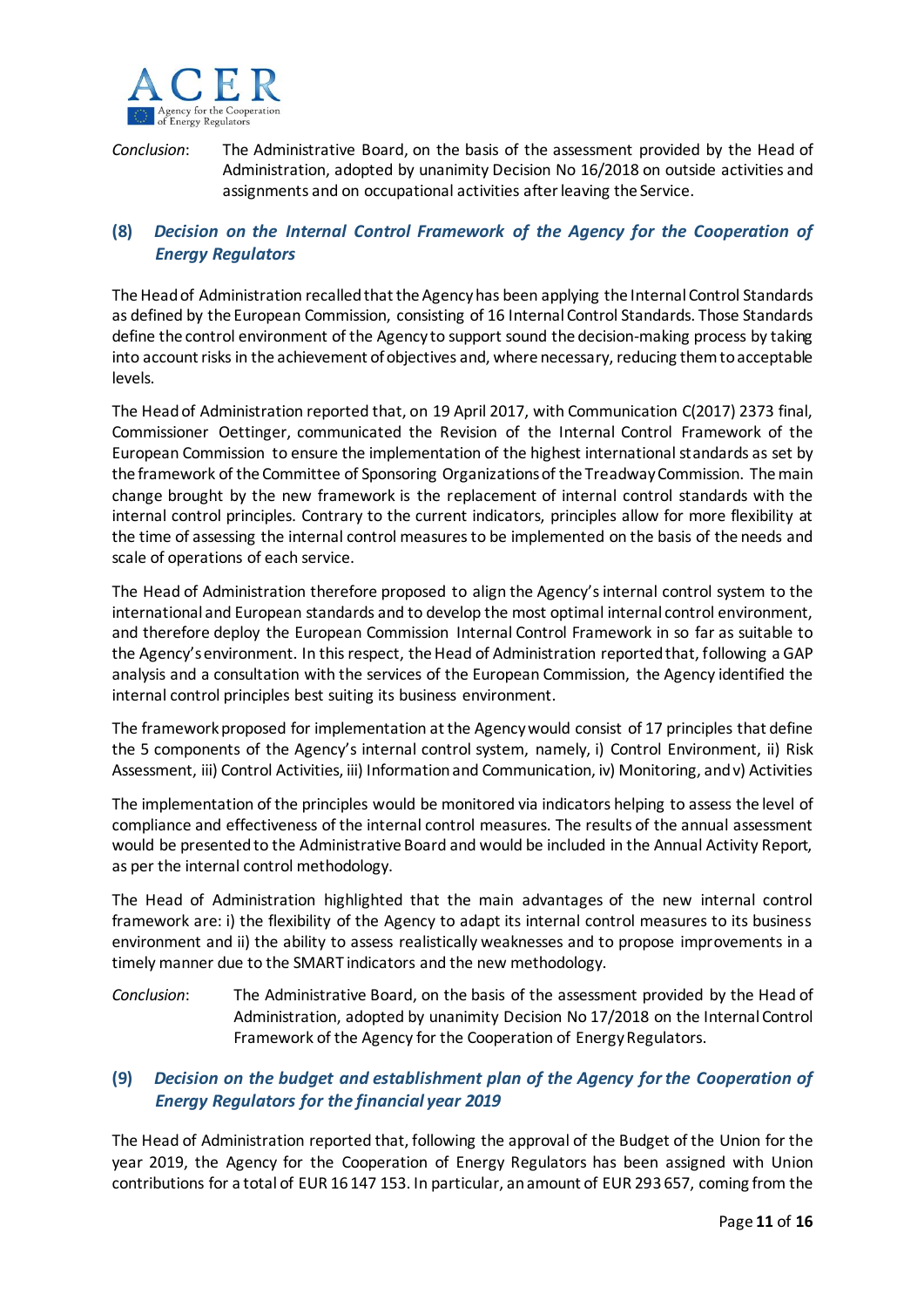

recovery of surplus, has been added to the amount of EUR 15 853 496 entered in the budget. In particular and with regard to the establishment plan of the Agency, the number of posts related to temporary agents is fixed in a total of 67 (sixty-seven), at the same level of the year 2018. As regards the expenditures related to other agents, the Union contributions allow a total of 27 (twenty-seven) Contract Agents, which is 8 (eight) Contract Agents more compared to the number of Contract Agents authorised for the year 2018 (19 Contract Agents).

The Head of Administration highlighted that the budget assigned to the Agency in the 2019 EU budget and the number of authorised posts are significantly lower than what was estimated by the Administrative Board in March 2018. She therefore concluded that the 2019 Work Programme of the Agency would have required to be adjusted to reflect the resources actually made available to the Agency. She concluded by reporting that the revised 2019 Work Programme would have been submitted to the Board of Regulators for approval and to the Administrative Board for adoption as soon as the revision was going to be completed.

The Administrative Board expressed concern for the results of the budgetary procedure with regard to the establishment plan and the level of contribution attributed to the Agency, highlighting the impact on the ability of the Agency to perform its role in the completion of the internal energy market ultimately increasing the costs of Member States in dealing with the inefficiencies of a non-completed internal energy market.

*Conclusion*: The Administrative Board adopted by unanimity Decision No 18/2018 on the budget and establishment plan of the Agency for the Cooperation of Energy Regulatorsfor the financial year 2019.

## **(10)** *Single Programming Document 2019-2021*

The Head of Administration reported that on 19 November 2018, the Parliament and the Council acknowledged that it was not possible to reach an agreement on the first draft 2019 EU budget by the end of the conciliation period. As a result, on 3 December, the European Commission presented a new draft 2019 EU budget to the European Parliament Committee on Budgets with the aim of reaching an agreement on the 2019 EU budget by the end of the year. Following the submission of a new draft, on 11 December 2018, the Council endorsed the agreement reached with the European Parliament on the 2019 EU budget. Only on 12 December, the European Parliament finally approved 2019 EU budget.

The Head of Administration therefore concluded that the delay in the decision-making process for the adoption of the 2019 EU budget impacted upon the decision-making process of the Agency for the adoption of the Single Programming Document for the years 2019-2020. She therefore invited the Administrative Board to consider the adoption of the Single Programming Document for the years 2019-2020 via written procedure.

*Conclusion*: The Chair, after having considered the delays in the adoption of the 2019 EU budget, declared urgency for the purpose of the adoption of the Single Programming Document for the years 2019-2021 via written procedure counting on the support expressed by the Administrative Board.

## *SECTION IV - DISCUSSION*

## **(11)** *Strategic discussion on Draft Single Programming Document 2020-2022*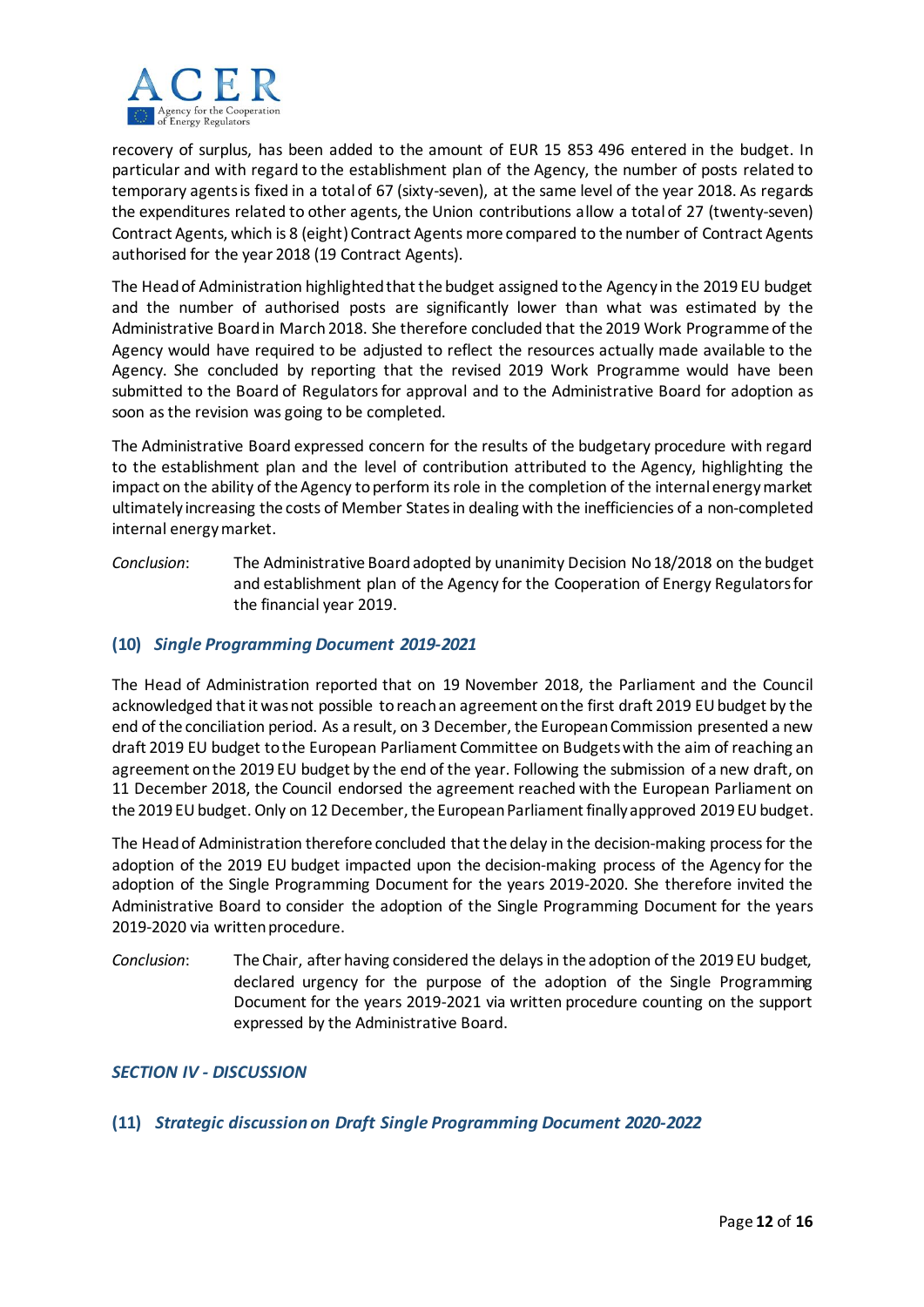

The Chair invited Mr Christophe GENCE-CREUX (Head of the Electricity Department) and Mr Andrej BELOGLAVEC (Strategy & Communication Team Leader) to join the meeting in their capacity of advisers for the purpose of discussing this item.

The Chair and the Director *ad interim* briefly reported about the process for the adoption of the Programming Document 2020-2022. The Director *ad interim* recalled that in line with the requirements of the Framework Financial Regulation applicable to decentralised agencies, the Agency shall submit the draft Single Programming Document 2020– 2022 ('SPD')to the European institutions by 31 January 2019.

Before the submission to the European institutions, the Agency will seek the endorsement of the Administrative Board. After the submission to the European institutions and the issuing of the European Commission's opinion on the SPD, the Board of Regulators will be called to approve the SPD and the Administrative Board will adopt it by 30 September 2019.

The Director *ad interim* introduced the draft Single Programming Document 2020-2022 drawing the attention of Members and Alternates on the revision of the definition of the term 'Activity' under which tasks and deliverables are listed. The revised definition enables to i) incorporate the new tasks foreseen within the Clean Energy Package and ii) divide the work programme into a limited number of activities.

The Director *ad interim* therefore highlighted that, apart from the administrative and support and coordination categories, the SPD is thus divided into the following operational activities: (i) Market Integrity and Transparency; (ii) Market Surveillance and Conduct; (iii) Electricity and Gas Internal Market Monitoring; (iv) Internal Electricity Market; (v) Internal Gas Market; and (vi) Infrastructure and Security of Supply. The Director *ad interim*further highlighted that, within the SPD, human resources (in terms of Full Time Equivalents – FTEs) and financial resources are aggregated at activity level.

The Director *ad interim* clarified that the Single Programming Document 2020-2022 is based on the assumption that the Agency will be assigned the resources required to effectively deliver on its mission. Should these additional resources not be assigned to the Agency, this Work Programme will have to be revised in line with the level of resources actually available.

In this regard, the Director *ad interim* recalled that, as done in the past, in order to ensure an appropriate prioritisation of its activities, and to allocate resources accordingly, focusing on those areas and activities which are most critical for delivering the Energy Union objectives and, ultimately, benefits for consumers, in the Work Programme for 2020 the Agency has clustered its tasked and deliverables according to the following three priority levels.

The Director *ad interim* therefore clarified that with "Priority level 1 – Critical" are identified those activities/tasks that must be performed/executed under any circumstance, as failure to do so would seriously undermine the functioning of the Internal Energy Market and the achievement of the Energy Union objectives. Under "Priority level 2 – Important", the Agency has included those activities/tasks that could be postponed, reduced in scope or de-scoped with only limited repercussion on the Internal Energy Market. Finally, under "Priority level 3 – Relevant", the Agency has included those activities/tasks that the Agency could usefully perform, provided adequate resources were made available.

The Director *ad interim*therefore recalled that, in case the resources assigned to the Agency will not be sufficient to perform all the activities included in the Work Programme for 2020, the prioritisation of activities will be performed starting from those classified as "relevant" and then, to the extent necessary, including those classified as "important", in order to devote sufficient resources to the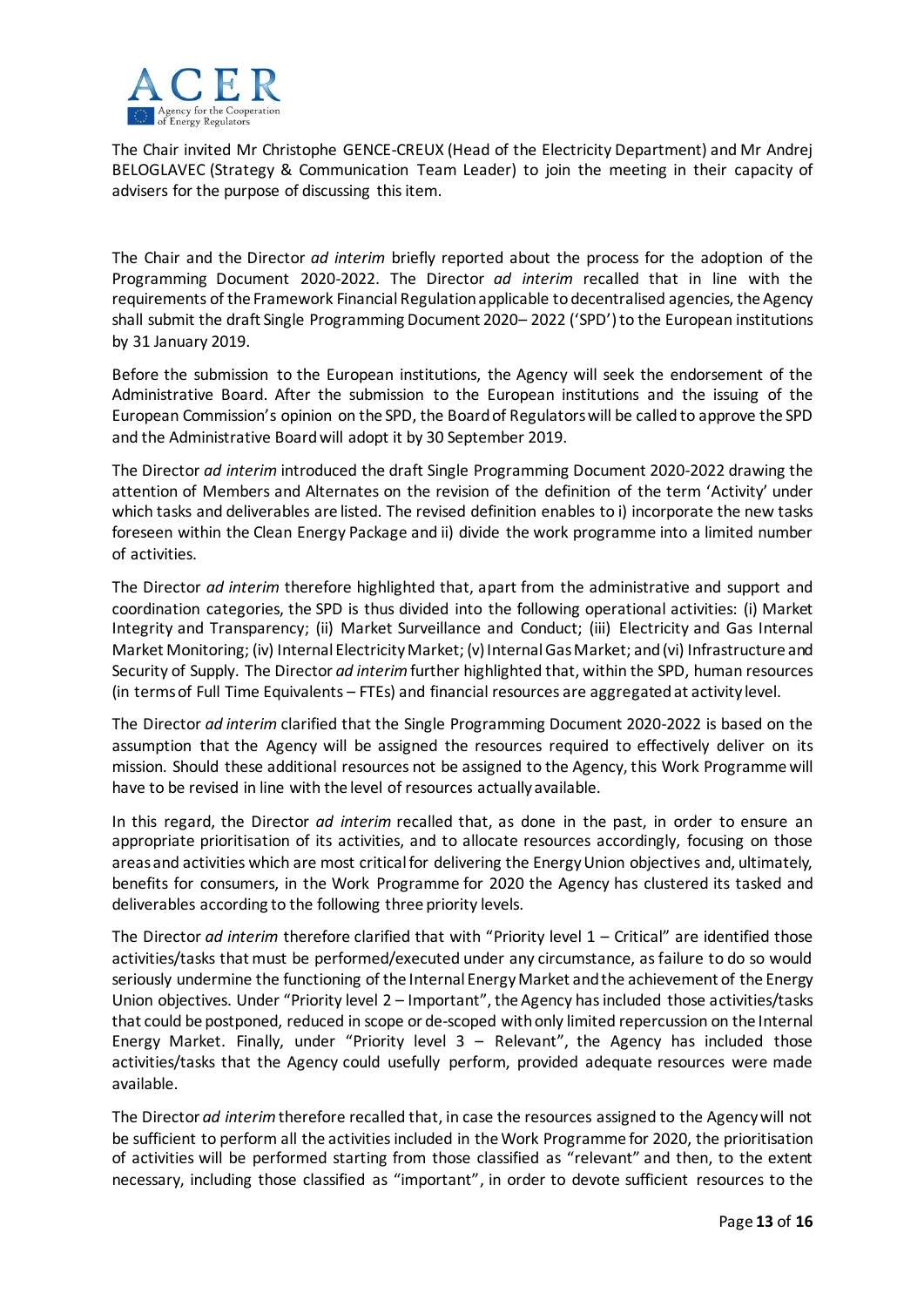

"critical" activities. The Director *ad interim* maintained that the Agency will nevertheless strive to perform all its legally mandated activities. Legally mandated activities falling under Priority Level 3 will be performed to the level necessary to comply with the Agency's legal obligations, even in the absence of sufficient resources.

The Director *ad interim* invited the Administrative Board to consider: i) the human resources needed by the Agency to perform its current and future tasks, and ii) the financial resources needed to support REMIT IT operations.

In order to avoid this situation and ensure the fulfilment of all its activities, the Director *ad interim* concluded by highlighting that the Agency estimated that 27 (twenty seven) additional Temporary Agents' positions ('TAs') are needed in 2020 in order to ensure that it can perform its tasks in line with its current legal mandate, namely 19 posts to perform REMIT related tasks and 8 additional for the other tasks to be performed by the Agency (Network Code Implementation, Security of Supply, TEN-E Regulation) and additional 16 (eighteen) TAs for the foreseen tasks stemming from the Clean Energy Package currently in the adoption phase. Moreover, the Agency is requesting 6 (six) additional contract staff FG III to support its operations.

As regards the funding of REMIT activities, the Director *ad interim*stressed that the magnitude of the data collection, going above what could have been reasonably expected, called for a reassessment of the financial years 2020-2022 with an increase of budget to 3.9 Million to finance the IT needs for REMIT. The support provided by the Agency in enforcing REMIT has brought already benefit to consumers with the first impositions of penalties in several Member States. In this context, the Director *ad interim* invited the Administrative Board to consider that the possibility to assess the financial resources needed to guarantee IT operations at optimal level over a period of time going beyond the multiannual planning of three years discounts the difficulty to establish reasonable assumptions due to the unprecedented enterprise that REMIT represents.

Finally, the Director *ad interim*, upon request of the Administrative Board, clarified that at this stage the lack of sufficient financial resources does not allow to provide the Board of Appeal with additional support beyond the one provided so far.

The Administrative Board welcomed the approach taken by the Agency in drafting the Single Programming Document 2020-2022 and conveying the desired messages to the European institutions. The representative of the European Commission noted that the request for additional TAs is going beyond the agreement on the Clean Energy Package, a request which should be evaluated at a later stage. In this context, the Agency was invited to re-consider its request in light of the tasks that the Agency will receive under the framework of Cyber Security, Risk preparedness. As regards the request for additional financial resources to support REMIT IT operations, the Administrative Board invited the Agency to provide an assessment of the long-term financial needs for REMIT IT operations alongside the technical requirements needed. The Administrative Board invited the Agency to consider expanding the introduction with an outlook on the future of the energy sector highlighting the effects of decarbonisation, decentralisation and digitalisation on the energy markets, taking into account the uncertainties deriving from the future developments at policy and political level.

The Director *ad interim* highlighted that the current debate within the European institutions on security of supply and cybersecurity does not take into consideration to a sufficient degree the impact of the tasks currently attributed to the Agency in the completion of the internal market and their role in ensuring security. In particular the Director *ad interim*recalled that the stress test conducted by the European Commission demonstrated that the well-functioning of the internal market guarantees security of supply. The attribution to the Agency of the necessary resources to perform its current tasks at optimal level would therefore contribute in ensuring security, reducing overall costs for the Member States. This is even more so if the competencies which might be attributed to the Agency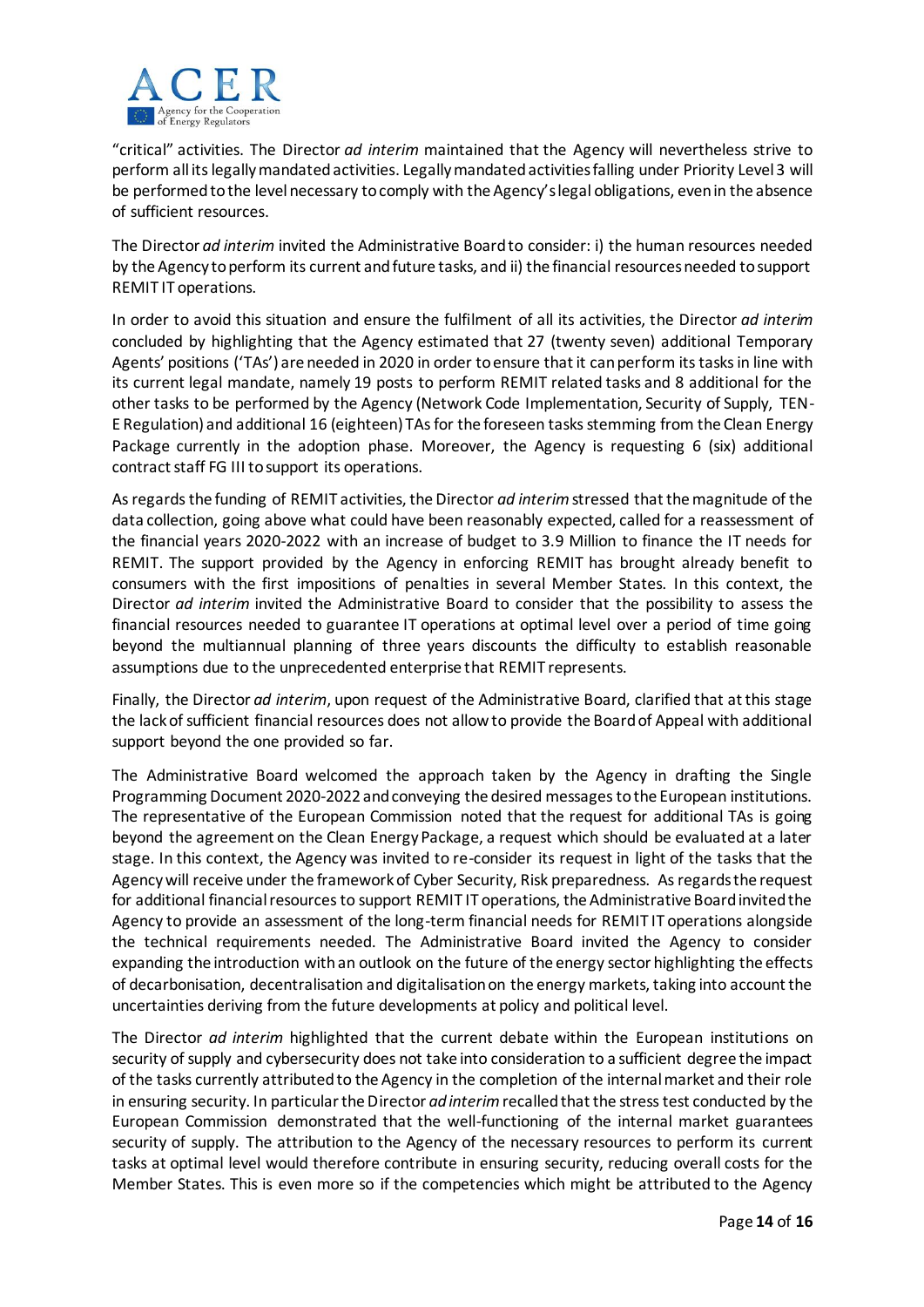

under the Clean Energy Package are considered – e.g. methodology for European resource adequacy standards, reliability standards, costs of energy generation, methodology for participation in capacity mechanism, scenarios for bidding zone reconfiguration. The Director *ad interim* therefore concluded that the debate should focus, in his view, on these aspects in order to ensure that the Agency can contribute effectively to the European agenda, especially given the limited fraction of financial resources needed within the broader Union budget against the broader benefits delivered for the Union and for the Member States.

- *Conclusion*: (1) The Administrative Board welcomed and supported the approach taken by the Agency in drafting the Single Programming Document 2020-2022 and conveying the desired messages to the European institutions;
	- (2) The Administrative Board invited the Director *ad interim* to consider the suggestions provided by the Agency about security, prioritisation, future outlook and support for the Board of Appeal.
	- (3) The Administrative Board invited the Agency to provide an assessment of the long-term financial needs for REMIT IT operations alongside the technical requirements needed beyond the timeframe of the multi-annual planning.

# **(12)** *Procedure for the selection of the Director of the Agency*

Before starting the discussion of this item, Ms HERCZOG left the meeting.

The Administrative Board was briefed on the current stage of the selection procedure for the Director of the Agency and the expected timeline for the notification of the short-list of candidates for the appointment of the Director. In light of the above, the Administrative Board, without support from the representative of the European Commission expressing different considerations given the legal risks for the Agency, considered appropriate to render the post of Director available as of  $1<sup>st</sup>$  January 2020. In reaching this conclusion, the Administrative Board weighted the uncertainties of the selection procedure against the need to i) ensure continuity of service in the management of the Agency's operations and ii) maintain a vision for the future especially in light of the financial deadlines to which the Agency is subject to. As a result, despite the deep appreciation for the effort shown in the interim period, the Administrative Board, having assessed the limitations of the establishment plan of the Agency, expressed to the Director *ad interim* the intention to terminate his contract of employment with effect as of 31<sup>st</sup> December 2019, to be formalised in the course of the month of January 2019 according to the procedures in place for the purpose at hand.

The Administrative Board further discussed the procedure for the selection of the Director of the Agency.

- *Conclusion*: (1) The Administrative Board expressed the intention to end the contract of employment of the Director *ad interim* and offered him the possibility to be hear on the matter at hand;
	- (2) The Administrative Board discussed the procedure for the appointment of the Director and adopted the evaluation grid for the evolution of the candidates shortlisted by the European Commission;
	- (3) The Administrative Board invited the Board of Regulators to a joint session to exchange views and reach a common understanding on the selection procedure, before the notification of the shortlist of candidates from the European Commission.